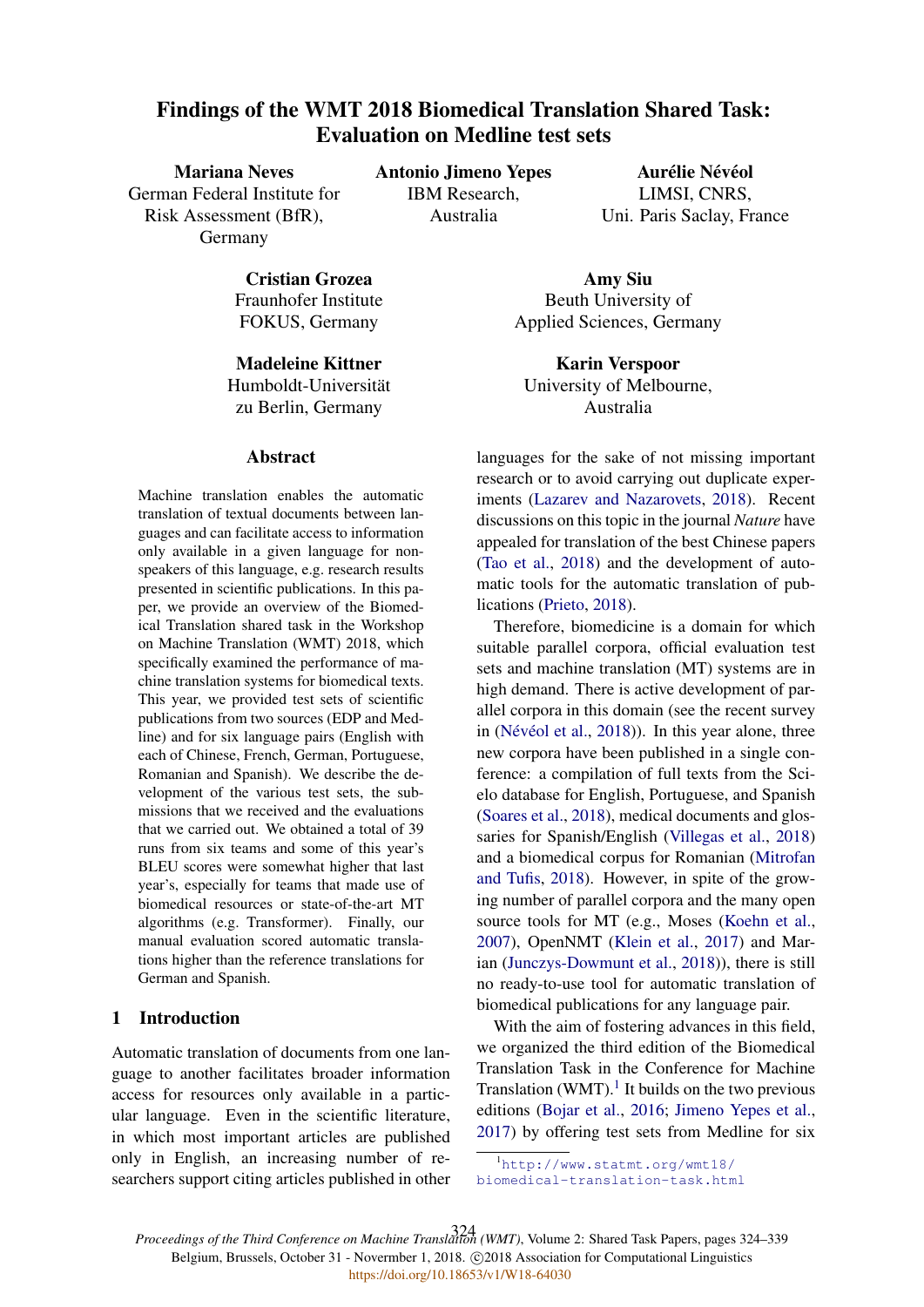language pairs and from EDP for one language pair, as detailed below:

- Chinese-English (zh/en); Eng.-Chinese (en/zh)
- French-English (fr/en); Eng.-French (en/fr)
- German-English (de/en); Eng.-German (en/de)
- Portuguese-English (pt/en); Eng.-Port. (en/pt)
- English-Romanian (en/ro)
- Spanish-English (es/en); Eng.-Span. (en/es)

Most test sets were derived from scientific abstracts from Medline which were available in both languages. Except for Romanian, we addressed translation in both directions for all language pairs. This was not possible for Romanian due to the low number (less than 50) of parallel abstracts which are available in Medline. For the first time, we have an Asian language, specifically Chinese.

In this paper, we describe details of the challenge. Section 2 presents the construction and quality analysis of the test sets, followed by the details on the six participating teams in Section 3. Section 4 presents the results for both automatic and manual evaluation that we carried out, as well as some additional evaluations which are new this year. Finally, we provide a comprehensive discussion of the results and quality of the translations in Section 5.

## 2 Test sets

Test sets were obtained from Medline and EDP. In these sources, text for both languages is readily available from the authors of the publications.

EDP. This year's test set was derived from last year's processing of publications. We kept one extra test set for this year's challenge. It can be noted that the sentence segmentation offered for the EDP corpus this year was performed manually. More details can be found in the description of the challenge in 2017 (Jimeno Yepes et al., 2017).

MEDLINE. We constructed the various Medline test sets following a similar strategy carried out for the Scielo corpus (Neves et al., 2016). We started by downloading MEDLINE 2018 and retrieving those entries whose abstract was available for more than one language, usually English was

one of the languages. Such abstracts are identified by the XML tag *OtherAbstract* and its attribute *Language*. We only considered the abstract of the publications since the titles were frequently only available in one language. We randomly selected a subset of the abstracts for the six language pairs under consideration and for which we have native speakers of the foreign languages.

The text of the abstracts were extracted from the XML files and 120 abstracts were randomly selected, excepted for Romanian whose total of parallel documents in Medline was less than 50. The number 120 accounts for possible errors in the preprocessing of the abstract in order to have a final test set of 100 abstracts to be split into the two translation directions. The documents were automatically split using the Stanford CoreNLP tool and the respective available models for each languages, i.e., Chinese, French, German and Spanish (Manning et al.,  $2014$ ).<sup>2</sup> Since for Portuguese and Romanian no models are available in the Stanford CoreNLP tools, we used models for other similar Roman languages (Spanish for Portuguese and French for Romanian). The sentences were then automatically aligned using the GMA tool for which we provided a list of stopwords for each language. $3$  After a short analysis of the alignment of the Chinese/English abstracts, and given the bad alignments that we obtained, we carried out a new automatic alignment using the Champollion tool  $(Ma, 2006).$ <sup>4</sup> The resulting aligned sentences were then manually checked for assessing their quality.

## 2.1 Manual evaluation of the automatic alignment

After compiling the Medline test sets, we manually checked the totality of the abstracts to assess the quality of the automatic alignment (cf. results shown in Table 2). We utilized a modified version of the Quality Checking task of our installation of the Appraise tool (Federmann, 2010, 2018) and one native speaker of each non-English language carried out the validation (cf. Figure 1). The only exception were the Chinese abstracts which were manually checked without the use of the Appraise tool. For each language pair, we checked the totality of the abstracts for both translation directions, e.g., en/de and de/en, which was later randomly

<sup>2</sup>https://stanfordnlp.github.io/

CoreNLP/

<sup>3</sup>https://nlp.cs.nyu.edu/GMA/

<sup>4</sup>http://champollion.sourceforge.net/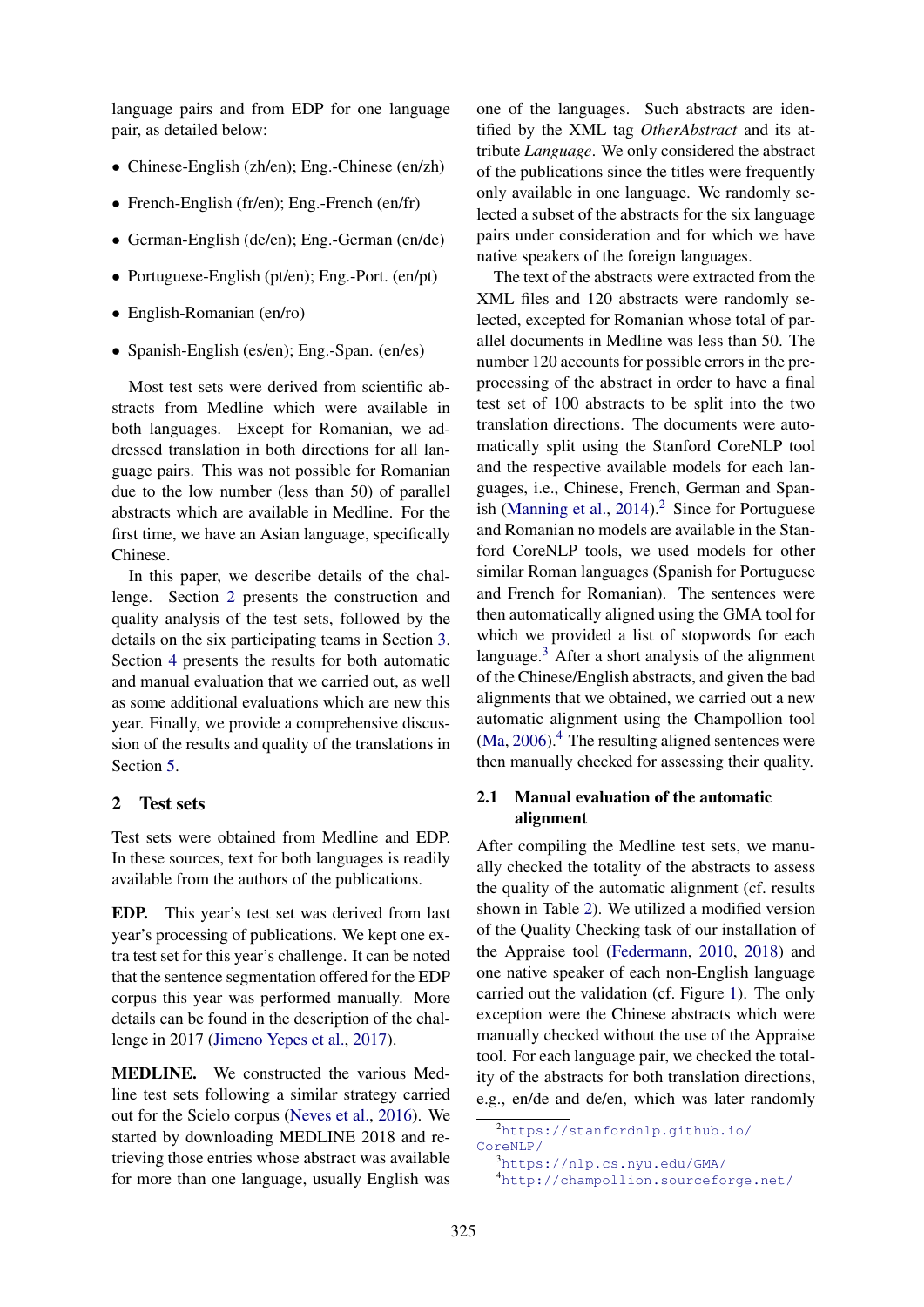|            | <b>Test sets</b>                                                                                    | de/en | fr/en   | pt/en | es/en | en/de | en/fr   | en/pt | en/es | en/ro | en/zh | zh/en |
|------------|-----------------------------------------------------------------------------------------------------|-------|---------|-------|-------|-------|---------|-------|-------|-------|-------|-------|
| <b>EDP</b> | # documents                                                                                         |       | 86      |       |       |       |         |       |       |       |       |       |
|            | # sentences                                                                                         |       | 879/880 |       |       |       | 823/821 |       |       |       |       |       |
| Medline    | $\#$ documents                                                                                      | 48    | 49      | 50    |       | 48    | 49      | 50    | 50    |       |       | 49    |
|            | # sentences 342/337 318/328 283/286 286/300 352/378 279/281 332/318 299/263 301/293 311/307 279/311 |       |         |       |       |       |         |       |       |       |       |       |

Table 1: Overview of the test sets. We present the number of documents and sentences in each test set. The number of sentences might be different for the two languages in a test set.

split into two test sets. The only exception was the Romanian test set. Due to its small size, we only built one test set for one translation direction (en/ro).

The number of completely unaligned sentences was rather uniform across the various language pairs and usually less than 5%, with the exception of Spanish (more than 8%) and German (more that 15%). All other partial alignments (Overlap, Source>Target and Target>Source) had a contribution of less than 10%. For three languages, at least 80% of the sentences were correctly aligned, while for Spanish and German only 70% and 65% of the sentences were correctly aligned. The lower quality of these two test sets could certainly affect the calculation of the BLEU score and we will address this problem later in Section 4.2.3.

During the manual validation, we detected problems in the parallel abstracts. For instance, four abstracts (PMIDs 24616752, 25767637, 26941877 and 24294348) in the German test set had to be excluded because they were wrongly tagged in Medline as being in German, while they were written in Italian. The same occurred in the French test sets, were two abstracts (PMIDs 23396711 and 24883131) were also in Italian. This suggests that the use of automatic language identification tools could be useful to validate the language metadata retrieved from MEDLINE.

## 3 Participating teams and systems

We received submissions from six teams, as summarized in Table 3. The teams came from research and academic institutions of four countries (Brazil, Germany, Spain and USA) and from three continents. An overview of the teams and their systems is provided below.

FOKUS (Fraunhofer Institute FOKUS, Germany). The FOKUS team participated with a system based on neural machine translation (NMT) based on the implementation of the Transformer architecture (Kaiser et al., 2017; Vaswani et al., 2017) for MT (Grozea, 2018). The NMT

system made use of biomedical and news corpora for either training or validation (tuning). In addition to this, and in order to automatically select the highest fidelity translation, they developed heuristics based on a dictionary and on stemming. Further, they performed diacritics normalization in order to account for recent ortographic changes in the Romanian language.

Hunter MT (Hunter College, USA). The Hunter team (Khan et al., 2018) used different transfer learning methods and trained different indomain biomedical data sets one after another. Their system was set up using parameters of previous training as the initialization of the following training. A News based model was used as pretraining.

LMU (Ludwig Maximilian University of Munich, Germany). The LMU team implementated various neural network models and trained and tuned the models on parallel biomedical data (Huck et al., 2018). They experimented with implementations of the Transformer architecture (Sockeye implementation) and the encoderdecoder models (Nematus toolkit). The authors highlight that the word segmentation used on the German language for both translation directions were responsible for the good performance of the system in the human evaluation.

TFG TALP UPC (Technical University of Catalunya, Spain). For their system that provides translations into English, the TGF TALP UPC team participated with a Transformer architecture (Kaiser et al., 2017; Vaswani et al., 2017) using both single-language and multi-source systems (Tubay and Costa-Jussà, 2018). The systems were trained on the Scielo and Medline titles made available by the shared task in the last years. The multi-source systems utilized a concatenation of training data from es/en, fr/en and pt/en.

UFRGS (Universidade Federal do Rio Grande do Sul, Brazil). The UFRGS team participated with two runs based either on Moses (Koehn et al.,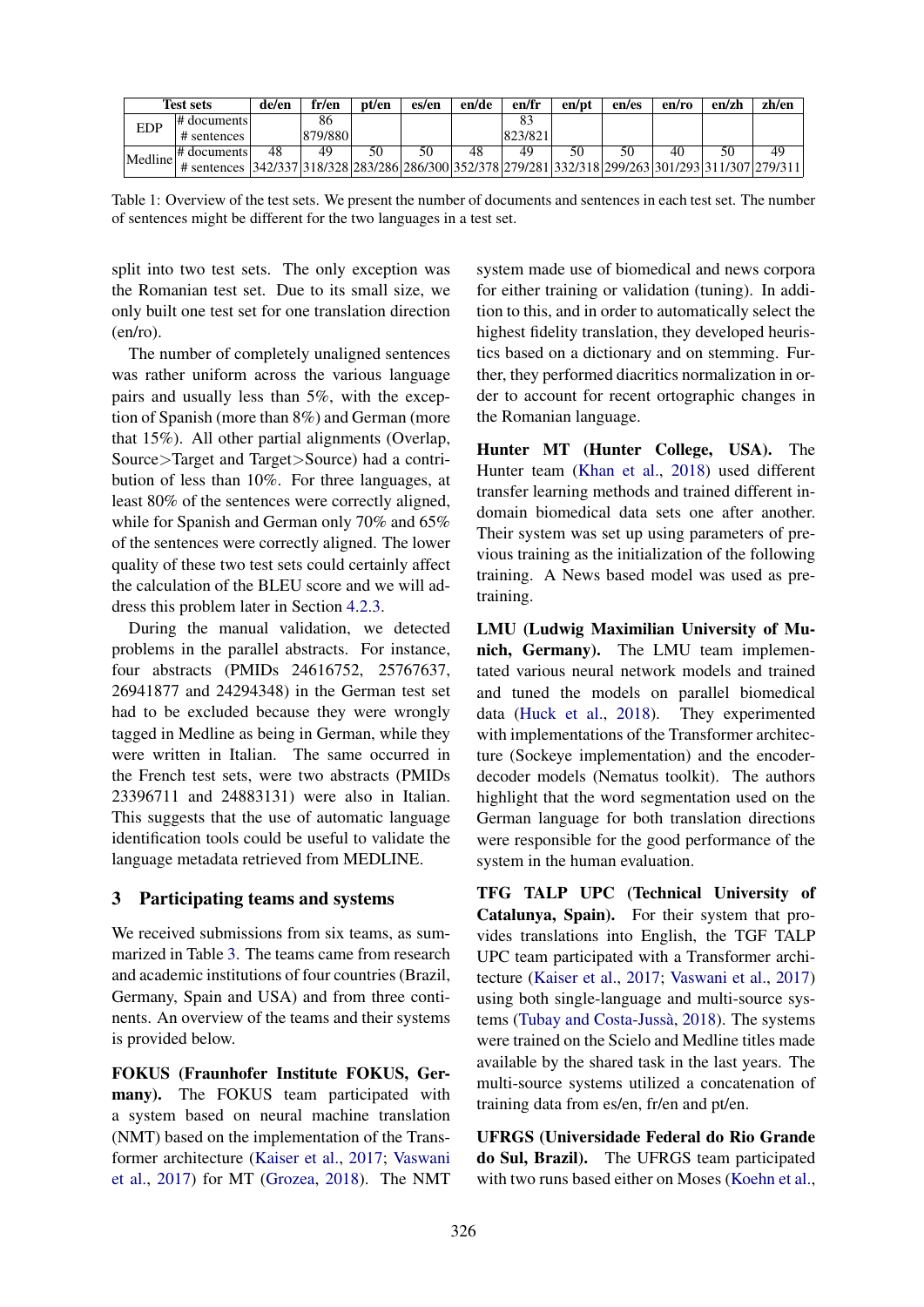| 375/588                                                                                                                                                                                                                                                                                                                                                                                                                                                                                                                                                                                                                                                                                                                                                        |
|----------------------------------------------------------------------------------------------------------------------------------------------------------------------------------------------------------------------------------------------------------------------------------------------------------------------------------------------------------------------------------------------------------------------------------------------------------------------------------------------------------------------------------------------------------------------------------------------------------------------------------------------------------------------------------------------------------------------------------------------------------------|
| Wmt18 quality checking medline pt                                                                                                                                                                                                                                                                                                                                                                                                                                                                                                                                                                                                                                                                                                                              |
| As neoplasias benignas predominam sobre as malignas. O prognóstico depende muito do tipo histológico, grau de diferenciação, localização,<br>infiltração de tecidos vizinhos e da presença de metástases regionais ou a distância. O principal tratamento ainda é a cirurgia, com os seus<br>desafios e dificuldades, devido aos ramos do nervo facial nas glândulas salivares maiores, seguido de radioterapia e em casos<br>selecionados quimioterapia adjuvante. O objetivo desta revisão é fornecer ao leitor uma abordagem histórica sobre o tratamento das doenças<br>das glândulas salivares, com especial atenção às doenças da glândula parótida assim como peculiaridades associadas aqueles que as<br>estudaram ao longo da história.<br>$-$ Source |
| The main treatment is surgery with caution to facial nerve in the major salivary glands, followed by radiotherapy and chemotherapy in<br>selected cases.<br>- Translation                                                                                                                                                                                                                                                                                                                                                                                                                                                                                                                                                                                      |
| Target>Source<br>OK<br>Source>Target<br>No alignment<br>Overlap                                                                                                                                                                                                                                                                                                                                                                                                                                                                                                                                                                                                                                                                                                |
| <b><sup>1</sup></b> This is the GitHub version be434797 of the Appraise evaluation system. ♥ Some rights reserved. > 2 Developed and maintained by Christian Federmann.                                                                                                                                                                                                                                                                                                                                                                                                                                                                                                                                                                                        |

Figure 1: Screen-shot of Appraise during manual validation of the dataset for Portuguese.

|                 | Test sets   No alignment                                                                               | OK                           | Overlap |              | $ Source > Target   Target > Source   Total  $ |     |
|-----------------|--------------------------------------------------------------------------------------------------------|------------------------------|---------|--------------|------------------------------------------------|-----|
|                 | en/de, de/en $\left  \frac{104}{(15.38\%)} \right $ (437 (64.64%) $\left  \frac{23}{(3.40\%)} \right $ |                              |         | 60(8.88%)    | 52 (7.69%)                                     | 676 |
| $en/es$ , es/en | $46(8.30\%)$                                                                                           | $ 388(70.04\%) 38(6.86\%) $  |         | 44 (7.94%)   | $38(6.86\%)$                                   | 554 |
| en/fr, fr/en    | $20(3.36\%)$                                                                                           | $ 528 (88.59\%)  6(1.01\%) $ |         | $20(3.36\%)$ | $22(3.69\%)$                                   | 596 |
| $en/pt$ , pt/en | 11 $(1.87%)$                                                                                           | $ 490 (83.33\%) 9(1.53\%)$   |         | 41 $(6.97%)$ | $37(6.29\%)$                                   | 588 |
| en/ro           | 7(2.39%)                                                                                               | $ 260 (88.74\%) 3 (1.02\%)$  |         | $12(4.10\%)$ | 11(3.75%)                                      | 293 |
| enzh, zh/en     | $19(3.26\%)$                                                                                           | $ 528 (90.72\%)  4 (0.69\%)$ |         | $18(3.09\%)$ | $13(2.23\%)$                                   | 582 |

Table 2: Manual validation of the automatic alignment sentences for the Medline test sets. Values are shown in absolute and percentage numbers. The test include the abstracts for both languages directions, with the exception of the Romanian language. The total column represents the totality of the aligned sentences

| <b>Team ID</b>      | <b>Institution</b>                                 |
|---------------------|----------------------------------------------------|
| <b>FOKUS</b>        | Fraunhofer Institute FOKUS (Germany)               |
| Hunter MT           | Hunter College (USA)                               |
| LMU                 | Ludwig Maximilian University of Munich (Germany)   |
| <b>TFG TALP UPC</b> | Technical University of Catalunya (Spain)          |
| <b>UFRGS</b>        | Universidade Federal do Rio Grande do Sul (Brazil) |
| UHH-DS              | University of Hamburg (Germany)                    |

Table 3: List of the participating teams.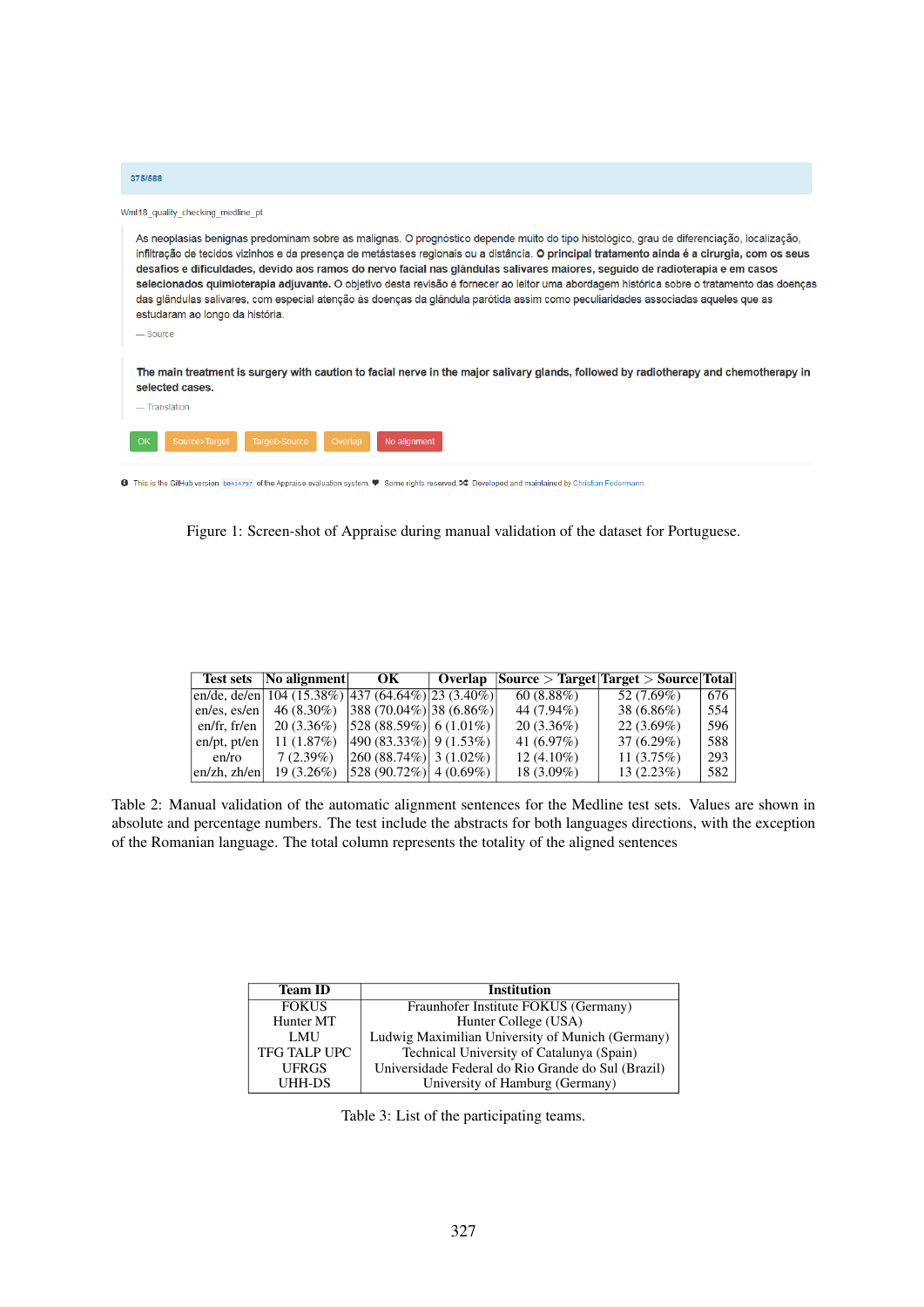2007) or OpenNMT (Klein et al., 2017) systems (Soares and Becker, 2018). Training data was prepared by concatenating several in-domain and outof-domain resources. The in-domain corpora included scientific articles (full texts) from Scielo, the UFAL medical corpus, the EMEA corpus and Brazilian theses and dissertations. Due to possible overlap with the test sets from Medline, the team applied some procedures to automatically exclude some publications from the Scielo training data. Terminological resources such as the Unified Medical Language System (UMLS) (Bodenreider, 2004) were used as well.

UHH-DS (University of Hamburg, Germany). The UHH-DS team utilized Moses (Koehn et al., 2007) trained on a variety of in-domain and general domain corpora (Duma and Menzel, 2018). The main feature of their system was the development of an unsupervised method to automatically under-sample sentences from the general domain collection that were better suited for the biomedical domain. Their under-sampling algorithm can be applied either on the source or target side of the corpora, as well as on both sides.

## 4 Evaluation

In this section we describe the various submissions that we obtained and present the results that these achieved based on both automatic and manual valuation.

## 4.1 Submissions

In total, we received 39 submissions from the six teams, as summarized in Table 4. Unfortunately, we received no submissions for Chinese (neither zh/en nor en/zh) and no submissions for the French EDP test set (fr/en).

FOKUS. The FOKUS team submitted two runs in which one (run1) was trained on a biomedical corpus and validated on news corpora while the second one (run2, primary run) is an ensemble of various NMT systems and uses the heuristics they defined for selecting the best translation.

Hunter. The Hunter's team submitted two runs for en/fr for each of the Medline and EDP test sets. In these runs, they considered NMT based ensembles and trained on various in-domain and out-of-the-domain corpora. However, differences between the runs are unclear.

LMU. The three en/de submissions from the LMU team were the following: a right-to-left reranked Transformer (run1, primary run), a Transformer ensemble without re-ranking (run2) and the encoder-decoder built with Nematus (run3). The only submission for de/en was a Transformer without ensemble.

TFG TALP UPC. Each two submissions for language pairs es/en, fr/en and pt/en utilized either multi-source (run1, primary run) or the singlesource (run2) training.

UFRGS. The two submissions from the UFRGS teams seem to have differed only on the MT tool that they used, i.e., either OpenNMT (run1, primary run) or Moses (run2).

UHH-DS. The three submissions for each of the language pairs (en/es, en/pt, en/ro, es/en and pt/en) differed on whether the under-sampling algorithm was applied only on the English side (run1), on the non-English side (run2) or on both sides (run3, primary run).

## 4.2 Automatic evaluation

Here we provide the results for the automatic evaluation and rank the systems regarding the resulting scores. We computed BLEU scores at the sentence level using the script mteval-v14.pl from the Moses distribution.<sup>5</sup> For all test sets and language pairs, we compare the submissions (automatic translations) to the respective reference one.

## 4.2.1 Automatic evaluation: EDP test sets

The BLEU scores for the EDP test set are presented in Table 5. Given that we received only two submissions from a single team, we could not perform comparison between teams. We ranked the two submissions as follows:

• en/fr: Hunter (run  $1$ )  $<$  Hunter (run 2).

Run2 obtained a slightly higher score than run1, however, reasons for this improvement are unknown.

4.2.2 Automatic evaluation: Medline test sets This year, we calculated BLEU scores based on the totality of the sentences (including the ones with incorrect alignments) as well as based only

<sup>5</sup>http://www.statmt.org/moses/?n=Moses. SupportTools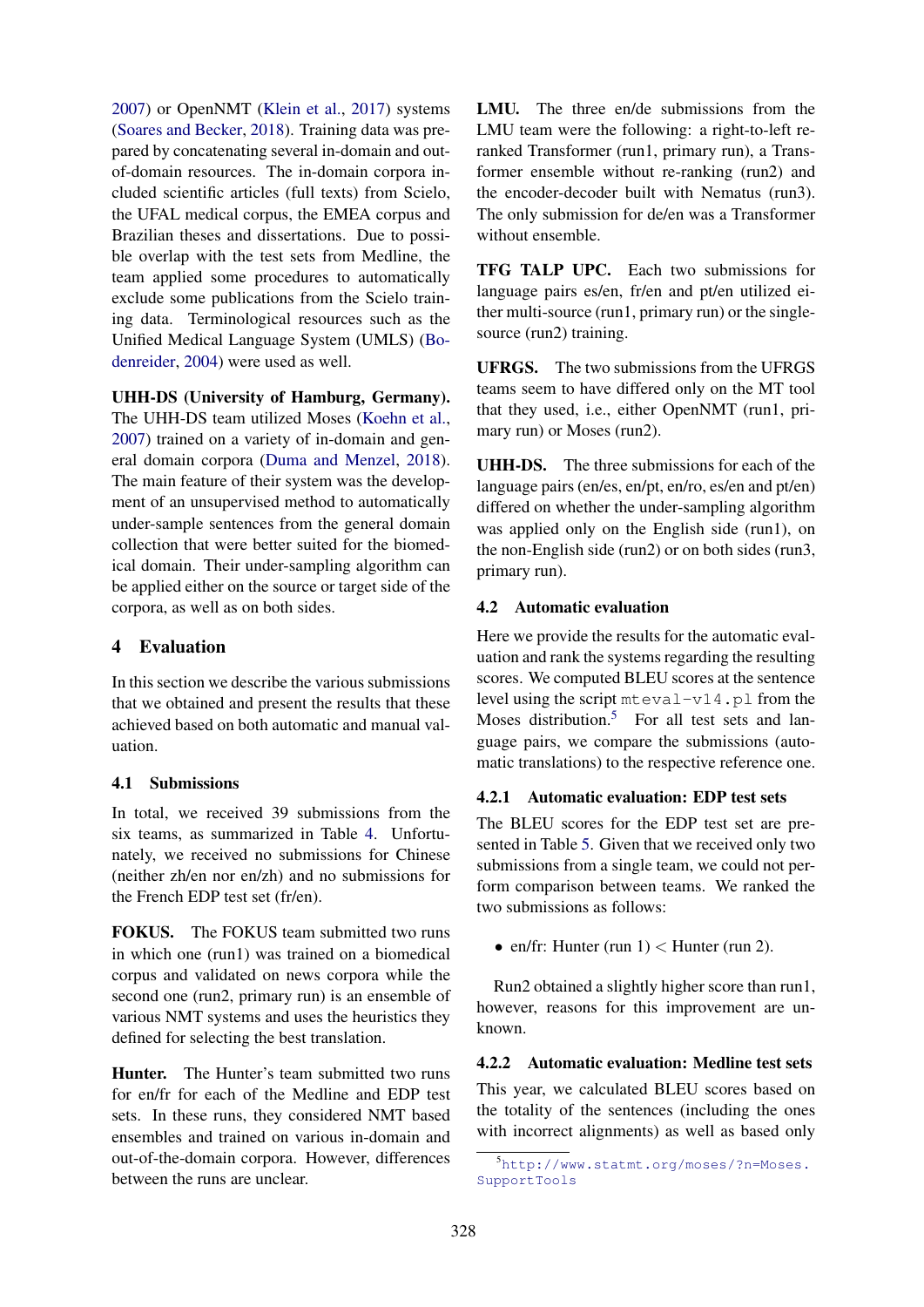| Teams        | de/en | en/de          | en/es          | en/fr | en/pt          | en/ro | es/en          | fr/en | pt/en | <b>Total</b> |
|--------------|-------|----------------|----------------|-------|----------------|-------|----------------|-------|-------|--------------|
| <b>FOKUS</b> |       |                |                |       |                | M2    |                |       |       |              |
| Hunter       |       |                |                | E2M2  |                |       |                |       |       |              |
| LMU          | M     | M <sub>3</sub> |                |       |                |       |                |       |       |              |
| TFG TALP UPC |       |                |                |       |                |       | M <sub>2</sub> | Μ2    | M2    |              |
| <b>UFRGS</b> |       |                | M <sub>2</sub> |       | M <sub>2</sub> |       | M2             |       | Μ2    |              |
| UHH-DS       |       |                | M <sub>3</sub> |       | M3             | M3    | M3             |       | M3    | 15           |
| Total        |       |                |                |       |                |       |                |       |       | 39           |

Table 4: Overview of submissions for each language pair and test set: [M]edline and [E]DP. The number next to the letter indicates the number of runs that the team submitted for the corresponding test set (if larger than one).

| Team   | Runs  | en/fr    |
|--------|-------|----------|
| Hunter | run l | 22.20    |
|        | run2  | $23.24*$ |

Table 5: BLEU scores for the EDP en/fr dataset. \* indicates the primary run as informed by the participants.

on the sentences which were perfectly aligned (cf. Section 2).

BLEU scores for the Medline test set are presented in Table 6. For some language pairs, i.e., de/en, en/de, en/fr and fr/en, we could not compare results between various teams since we received submissions only from one team. Moreover, we only received one submission from one team for de/en. Therefore, no further comparison was possible for this language pair. We ranked the various teams and submissions, for those languages for which we received more than one submission, as follows:

- en/de: LMU (run3)  $\lt$  LMU (runs 1,2);
- en/es: UHH-DS (runs  $1,2,3$ )  $<$  UFRGS (runs 1,2);
- en/fr: Hunter (runs  $1,2$ );
- en/pt: UHH-DS (runs  $1,2,3$ )  $<$  UFRGS (runs 1,2);
- en/ro: UHH-DS (runs  $1,2,3$ ) < FOKUS (run  $1$  < FOKUS (run 2);
- es/en: UHH-DS (run  $2$ )  $<$  UHH-DS (runs  $1,3$ ) < TGF TALP UPC (runs  $1,2$ ) < UFRGS (runs 1,2);
- fr/en: TGF TALP UPC (run 2) < TGF TALP UPC (run 1);
- pt/en: TGF TALP UPC (run 2) < TGF TALP UPC (run 1)  $\lt$  UHH-DS (runs 1,2,3)  $\lt$ UFRGS (runs 1,2).

In the following we provide a short summary of the results with regard to the method or resources that have been used.

de/en. The run based on the Transformer architecture from the LMU team obtained a reasonable BLEU score. However, we could not compare this to any other submission.

en/de. There was little difference in the BLEU score between the two first submissions, both based on the Transformer architecture, but both did seem to be superior to the third run based on the encoder-decoder model.

en/es. The best results for en/es were obtained by the UFRGS team when using the Moses system (run2) instead of neural MT (run1), as expected by the team. However, the difference between both submissions is not significant. We observed no significant difference between the three submissions from the UHH-DS team. However, all of them yield much lower BLEU scores than the submissions by the UFRGS team.

en/fr. The submissions from the Hunter team obtained very similar scores for the Medline test sets. Details on each run is unclear but these differences seem to have brought significant improvement on the scores only on the EDP test set (cf. Table 5).

en/pt. Both submissions from the UFRGS team obtained the highest BLEU scores, which again and similar to the results obtained for en/es, did not confirm the superiority of neural MT. The three runs from the UHH-DS team were closer to the ones from the UFRGS team (in comparison to the ones for en/es), but still rather inferior. This time, run1 (under-sampling based on the English side) did perform a little better than the other two runs, specially regarding run2 (undersampling based on the non-English side).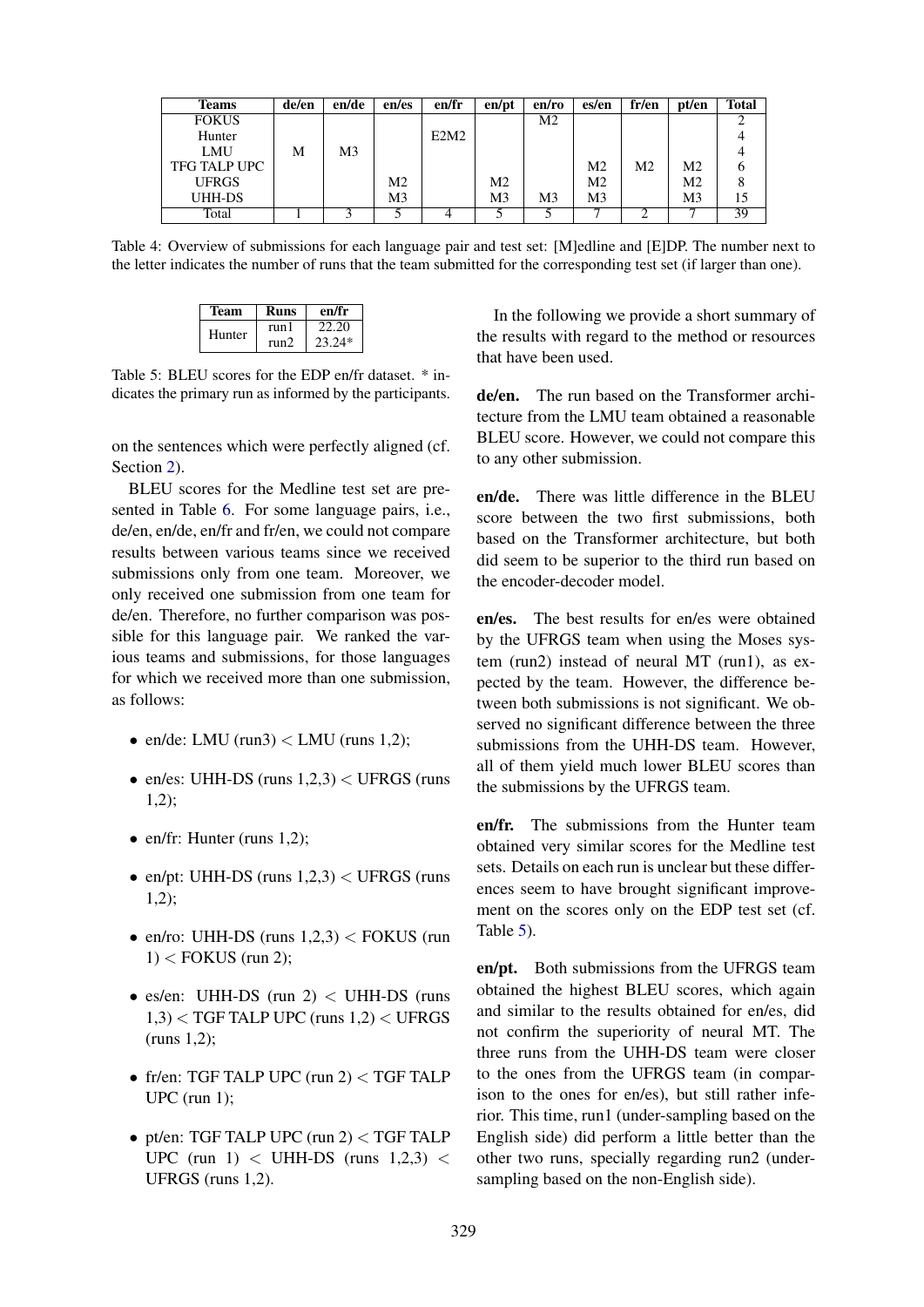| <b>Teams</b>  | <b>Runs</b> | de/en    | en/de    | en/es    | en/fr    | en/pt    | en/ro    | es/en    | fr/en    | pt/en    |
|---------------|-------------|----------|----------|----------|----------|----------|----------|----------|----------|----------|
| <b>FOKUS</b>  | run1        |          |          |          |          |          | 16.97    |          |          |          |
|               | run2        |          |          |          |          |          | $18.10*$ |          |          |          |
| Hunter MT     | run1        |          |          |          | 23.41    |          |          |          |          |          |
|               | run2        |          |          |          | $23.24*$ |          |          |          |          |          |
|               | run1        | $23.93*$ | $18.81*$ |          |          |          |          |          |          |          |
| <b>LMU</b>    | run2        |          | 18.75    |          |          |          |          |          |          |          |
|               | run3        |          | 17.16    |          |          |          |          |          |          |          |
| TFG TALP UPC  | run 1       |          |          |          |          |          |          | $40.49*$ | $25.78*$ | 39.49*   |
|               | run2        |          |          |          |          |          |          | 39.06    | 19.42    | 38.54    |
| <b>UFRGS</b>  | run1        |          |          | $39.62*$ |          | $39.43*$ |          | $43.31*$ |          | $42.58*$ |
|               | run2        |          |          | 39.77    |          | 39.43    |          | 43.41    |          | 42.58    |
|               | run 1       |          |          | 31.32    |          | 34.92    | 14.60    | 36.16    |          | 41.84    |
| <b>UHH-DS</b> | run2        |          |          | 31.05    |          | 34.19    | 14.39    | 35.17    |          | 41.80    |
|               | run3        |          |          | $31.33*$ |          | 34.49*   | 14.07*   | $36.05*$ |          | 41.79*   |

Table 6: Results for the Medline dataset. \* indicates the primary run as informed by the participants.

en/ro. The run2 of the FOKUS team, which consisted on an ensemble of various NMT systems and used heuristics for selecting the best translation, obtained the highest BLEU score. The two submissions from UHH-DS reached BLEU scores which were slightly below results from the FOKUS team. We observed no significant difference between the three runs. However, similar to en/pt, under-sampling based on the English side (run1) seems to perform slightly better than undersampling based on both sides (run3).

es/en. Once again the statistical MT system (Moses) from the UFRGS team obtained a slightly higher score than their neural MT system (Open-NMT). Indeed, the BLEU scores obtained by run2 of the team was the highest one among all submissions to the shared task for all language pairs. The following two best scores belonged to the Transformer-based MT systems from the TGF TALP UPC team. Even though a more recent and currently state-of-the-art method (Transformer) was used by team TGF TALP UPC, the better results obtained by UFRGS were probably due to the larger training collection that they used. The model trained on various sources obtained a slightly better score. The three runs from the UHH-DS team were rather inferior than the ones from the two other teams. A significant difference was only observed for run2 (under-sampling based on the non-English side) which achieved lower BLEU scores for this language pair.

fr/en. The only submissions for fr/en belonged to the Transformer-based MT systems from the TGF TALP UPC team. This time, the improvement of the multi-source model over the single model was very significant. However, the highest

score was rather low in comparison to the other submissions of the team.

pt/en. There was no difference in the two submissions from the UFRGS team, both obtained the highest BLEU scores. The three runs from the UHH-DS team obtained the second best results but we observed no significant difference between the three of them. Finally, the two lowest scores were obtained by the Transformer-based MT systems from the TGF TALP UPC team. Similar to results for es/en and fr/en, the system trained on various sources obtained a little improvement over the single models. Also similar to the es/en results, the higher performance from UFRGS was probably due to the use of more resources for training the MT systems.

## 4.2.3 Evaluation for sentences with good alignment

This year, we also calculated additional BLEU scores when considering only the sentences whose alignments we manually classified as being correct. Correctly aligned means that sentences in both languages contained exactly the same information and neither of the sentences contained more information than the other (cf. Section 2).

Results for this subset of the test set are presented in Table 7. For most teams, improvements were significant, ranging from two to four BLEU points, but was up to one point for en2ro. The overall order of the results mostly remained the same.

## 4.2.4 Evaluation for Romanian after diacritics normalization

In the particular case of the Romanian language, there were fairly recent changes in the ortho-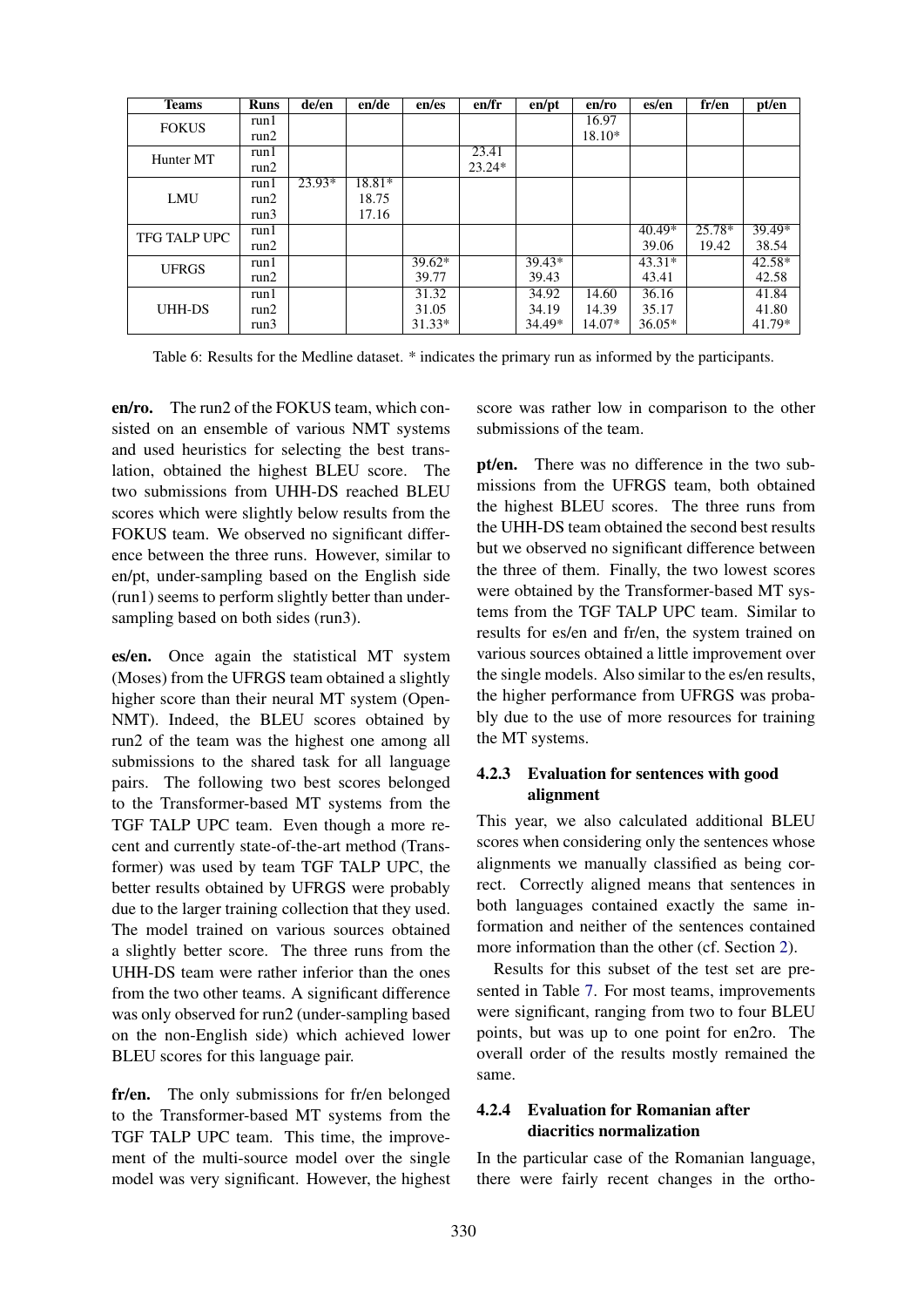| <b>Teams</b>        | <b>Runs</b> | de/en  | en/de    | en/es    | en/fr  | en/pt    | en/ro  | es/en    | fr/en    | pt/en    |
|---------------------|-------------|--------|----------|----------|--------|----------|--------|----------|----------|----------|
| <b>FOKUS</b>        | run1        |        |          |          |        |          | 17.84  |          |          |          |
|                     | run2        |        |          |          |        |          | 19.11* |          |          |          |
| Hunter              | run1        |        |          |          | 24.66  |          |        |          |          |          |
|                     | run2        |        |          |          | 24.76* |          |        |          |          |          |
|                     | run1        | 28.84* | $24.30*$ |          |        |          |        |          |          |          |
| <b>LMU</b>          | run2        |        | 23.88    |          |        |          |        |          |          |          |
|                     | run3        |        | 21.84    |          |        |          |        |          |          |          |
| <b>TFG TALP UPC</b> | run1        |        |          |          |        |          |        | $42.91*$ | $27.10*$ | $42.55*$ |
|                     | run2        |        |          |          |        |          |        | 41.26    | 20.20    | 41.56    |
| <b>UFRGS</b>        | run1        |        |          | $44.50*$ |        | $43.14*$ |        | $46.92*$ |          | $46.01*$ |
|                     | run2        |        |          | 44.50    |        | 43.14    |        | 46.92    |          | 46.01    |
| <b>UHH-DS</b>       | run1        |        |          | 34.77    |        | 37.24    | 15.85  | 38.45    |          | 44.28    |
|                     | run2        |        |          | 34.70    |        | 36.76    | 15.62  | 37.17    |          | 44.32    |
|                     | run3        |        |          | 35.08*   |        | $36.91*$ | 15.28* | 38.18*   |          | 44.27*   |

Table 7: Results for the Medline dataset using OK aligned sentences. \* indicates the primary run as informed by the participants.

graphic recommendation with respect to diacritics notation<sup>6</sup>: comma-below *s* and *S* should be used instead of cedilla-below s and S; in the same way, the comma-below t and T should be used instead of the cedilla-below t and  $T$ , according to a 2003 communicate from the "Iorgu Iordan" Institute of Linguistics of the Romanian Academy.

While the two comma-below and cedilla-below variants of those letters are hardly distinguishable to a human reader, they have different unicode codes and thus replacing one with another in a word makes it a completely different word, for an automated method. Having the "wrong" word affects all n-grams containing that word for the BLEU scoring.

In order to achieve more quality in the translation assessment, we normalized all diacritics both in gold standard and in the submissions for Romanian. Results for the Medline en/ro test set are shown in Table 8, based on all sentences (en/ro) and only based on correctly aligned sentences (en/ro-OK). To this end, we wrote and used a simple sed-based script which brings the Romanian diacritics to the latest standard<sup>7</sup>.

#### 4.3 Manual evaluation

We performed manual evaluation of the primary runs (as identified by the participants) for each team and each language pair. The primary runs are compared to the reference translation and to each other, if more than one submission (from distinct teams) is available for the language pair. We

| <b>Teams</b> | Runs | en/ro    | $en/ro-OK$ |
|--------------|------|----------|------------|
| <b>FOKUS</b> | run1 | 22.17    | 22.98      |
|              | run2 | $23.42*$ | $24.22*$   |
| UHH-DS       | run1 | 15.40    | 15.95      |
|              | run2 | 15.09    | 15.69      |
|              | run3 | 14.77    | 15.44      |

Table 8: Results for the Medline en2ro test set after normalization of diacritics. \* indicates the primary run as informed by the participants.

computed pairwise combinations of translations either between two automated systems, or one automated system and the reference translation. The human validators were native speakers of the languages and were either members of the participating teams or colleagues from the research community. These are primary runs from each team:

- FOKUS: Medline en/ro run2;
- Hunter: Medline en/fr run2, EDP en/fr run2;
- LMU: Medline de/en run1, Medline en/de run1;
- TGF TALP UPC: Medline es/en run1, Medline fr/en run1, Medline pt/en run1;
- UFRGS: Medline en/es run1, Medline en/pt run1, Medline es/en run1, Medline pt/en run1;
- UHH-DS: Medline en/es run3, Medline en/pt run3, Medline en/ro run3, Medline es/en run3, Medline pt/en run3.

The validation task was carried out using the 3-way ranking task in our installation of the Appraise tool (Federmann,  $2010$ ).<sup>8</sup> For each pairwise

<sup>&</sup>lt;sup>6</sup>For reference, the evolving standards for Romanian are discussed here http://kitblog.com/2008/10/ romanian\_diacritic\_marks.html.

<sup>&</sup>lt;sup>7</sup>The script is freely available at  $http://www.$ brainsignals.de/fixrodia.sh

<sup>8</sup>https://github.com/cfedermann/ Appraise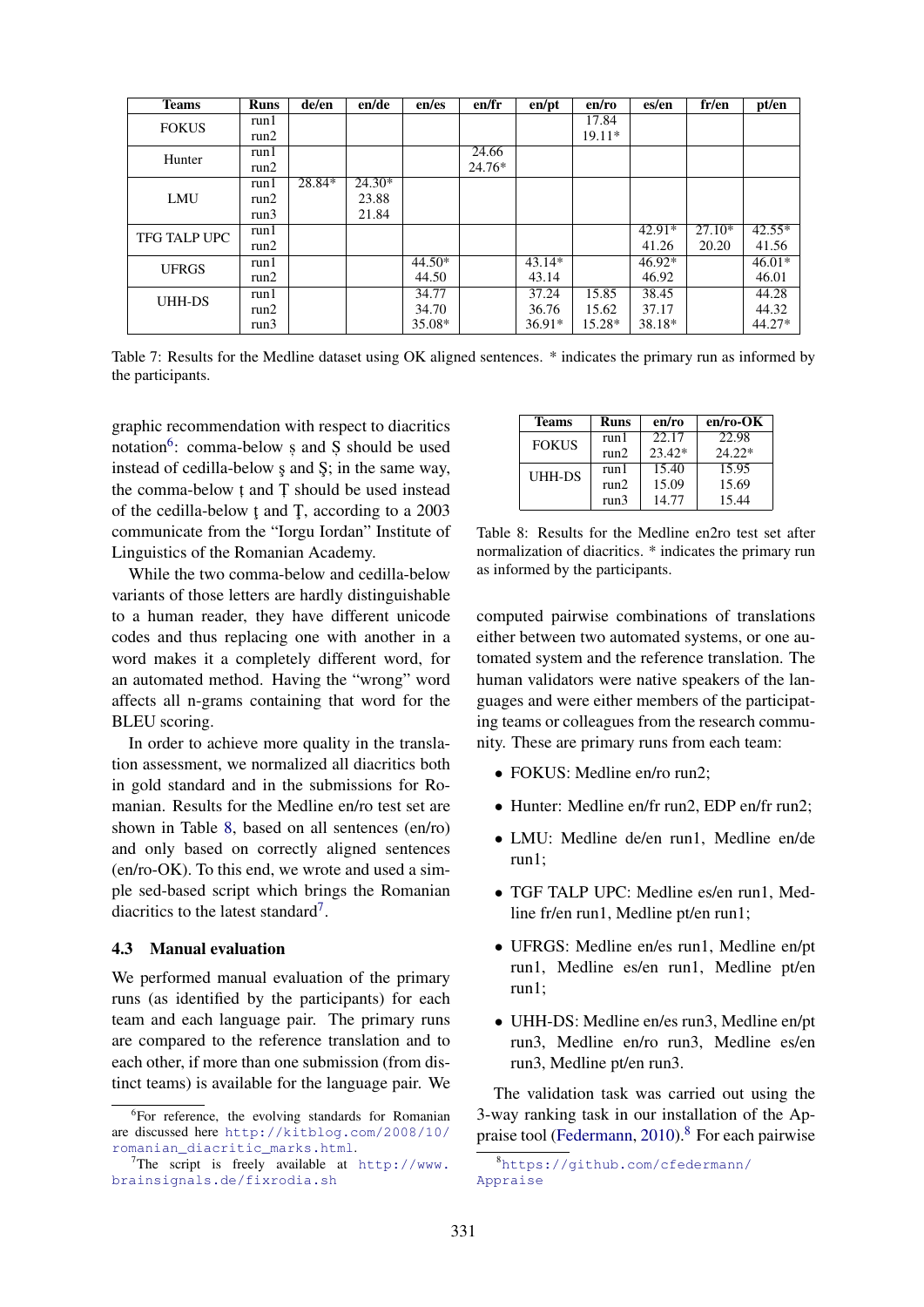comparison, we checked a total of 100 randomlychosen sentence pairs. The validation consisted of reading the two sentences (A and B), i.e., translations from two systems or from the reference, and choosing one of the options below:

- $A < B$ : when the quality of translation B was higher than A.
- A=B: when both translations had similar quality.
- $A > B$ : when the quality of translation A was higher than B.
- Flag error: when the translation did not seem to be derived from the same input sentence. This is usually related to errors in corpus alignment.

We present the results for the manual evaluation of the Medline test sets in Table 9. Based on the number of times that a translation was validated as being better than another, we ranked the systems for each language as listed below:

- $\bullet$  de/en: LMU = reference
- $\bullet$  en/de: reference  $\lt$  LMU
- en/es: reference, UHH-DS < UFRGS
- en/fr: HunterNMT  $\lt$  reference
- en/pt: UHH-DS < UFRGS < reference;
- en/ro: UHH- $DS <$  FOKUS  $<$  reference
- es/en: UHH-DS < UFRGS < TGF TALP UPC < reference
- fr/en: TGF TALP UPC < reference
- pt/en: UHH-DS < UFRGS < TGF TALP UPC < reference

Even though the LMU runs obtained one of the lowest BLEU scores (all of them less than 20 points), the primary run did score equally well or even better than the reference translation in the manual evaluation. The reason are misaligned sentences in the German reference. Automatic German translations on the other hand are most often correct in translation and alignment of content. Indeed, the quality of the German dataset was one of the lowest (cf. Section 2.1).

We present the results for the manual evaluation of the EDP test sets in Table 10. Based on the number of times that the submission was validated as being better than the reference translation, we ranked the two translations as follow:

• en/fr: Hunter  $\lt$  reference.

## 5 Discussion

In this section we present insight from the automatic and manual validations as well as on the quality of the translations.

## 5.1 Differences between manual and automatic evaluations

Similar to previous years, we did not notice any difference while ranking the teams for most language pairs regarding the automatic and manual evaluation of the translations. This year, the only significant difference we noticed was for the English translations, more specifically for es/en and pt/en pairs.

For es/en, the ranking order changed between the teams UFRGS and TGF TALP UPC. While the runs from the UFRGS teams achieved a higher BLEU score (43.31 vs. 40.49), our evaluators found the translations from the TGF TALP UPC team to be considerable better (79 vs. 7).

As for pt/en, the ranking of the teams changed from TGF TAP UPC < UHH-DS < UFRGS (automatic evaluation:  $42.55 < 44.27 < 46.01$ ) to UHH-DS < UFRGS < TGF TAP UPC (manual evaluation: 55 vs. 21 to UFRGS, 58 vs. 24 to UHH-DS). While no difference in ranking was observed between teams UHH-DS and UFRGS, in comparison to the automatic evaluation, team TGF TAP UPC moved from being the last ranked in the automatic evaluation to the best ranked one on the manual evaluation.

We can only hypothesize that the better BLEU scores that the UFRGS team obtained were probably due to better translation of particular concepts or due to using the same terms as in the reference translations. However, the TGF TAP UPC team could obtain higher quality of the manual translations using their Transformer architecture. The better performance of the TGF TAP UPC team could also have been due to the test set being included in the their training corpus, i.e. overlaps between Medline and the Scielo databases. While both teams trained on the Scielo corpus,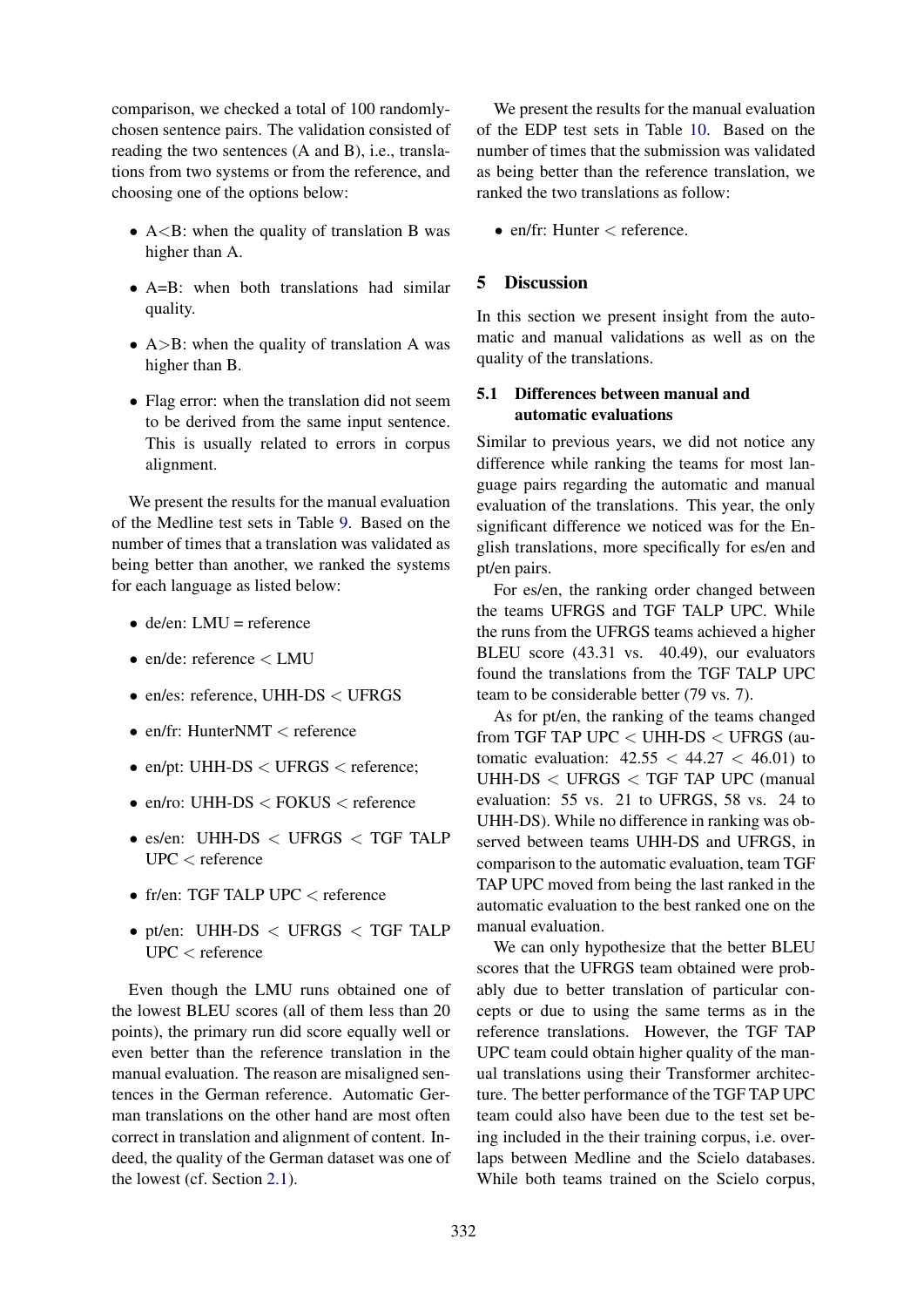| <b>Languages</b> | Runs $(A \text{ vs. } B)$  | <b>Total</b>    | A > B           | $A=B$           | A < B                       |
|------------------|----------------------------|-----------------|-----------------|-----------------|-----------------------------|
| de/en            | LMU vs. reference          | 75              | 29              | $\overline{14}$ | $\overline{32}$             |
| en/de            | LMU vs. reference          | 76              | 29              | $\overline{32}$ | 15                          |
|                  | UFRGS vs. reference        | 86              | 37              | 23              | 26                          |
| en/es            | <b>UFRGS vs. UHH-DS</b>    | 88              | 29              | 37              | $\overline{22}$             |
|                  | reference vs. UHH-DS       | 92              | $\overline{30}$ | $\overline{33}$ | 29                          |
| en/fr            | Hunter vs. reference       | 92              | 14              | 13              | $\overline{65}$             |
|                  | <b>UFRGS</b> vs. reference | 86              | 6               | 43              | 42                          |
| en/pt            | <b>UFRGS vs. UHH-DS</b>    | 100             | 32              | 53              | 15                          |
|                  | reference vs. UHH-DS       | $\overline{81}$ | 46              | $\overline{28}$ | 7                           |
|                  | FOKUS vs. reference        | 88/81           | 11/14           | 19/14           | 58/53                       |
| en/ro            | <b>FOKUS vs. UHH-DS</b>    | 100/97          | 57/55           | 31/27           | 12/15                       |
|                  | reference vs. UHH-DS       | 88/85           | 80/78           | 6/6             | $\overline{2}/\overline{1}$ |
|                  | TGF TALP UPC vs. reference | 72              | 26              | 12              | 34                          |
|                  | TGF TALP UPC vs. UFRGS     | 100             | 51              | $\overline{38}$ | $\overline{11}$             |
| es/en            | TGF TALP UPC vs. UHH-DS    | 98              | 79              | $\overline{12}$ | 7                           |
|                  | reference vs. UFRGS        | 77              | 50              | 15              | 12                          |
|                  | reference vs. UHH-DS       | $\overline{77}$ | 54              | $\overline{10}$ | 13                          |
|                  | <b>UFRGS vs. UHH-DS</b>    | 100             | 45              | 24              | 31                          |
| fr/en            | TGF TALP UPC vs. reference | $\overline{85}$ | 24              | 19              | 42                          |
|                  | TGF TALP UPC vs. reference | 89              | 25              | 26              | 38                          |
|                  | TGF TALP UPC vs. UFRGS     | 100             | 55              | 24              | 21                          |
| pt/en            | TGF TALP UPC vs. UHH-DS    | 100             | $\overline{58}$ | $\overline{24}$ | $\overline{18}$             |
|                  | reference vs. UFRGS        | $\overline{87}$ | 42              | 22              | 23                          |
|                  | reference vs. UHH-DS       | $\overline{87}$ | 52              | $\overline{28}$ | 7                           |
|                  | <b>UFRGS vs. UHH-DS</b>    | 100             | 48              | $\overline{27}$ | $\overline{25}$             |

Table 9: Results for the manual validation for the Medline test sets. Values are absolute numbers (not percentages). They might not sum up to 100 due to the skipped sentences. Two evaluators (both participants) carried out the validation of the Romanian dataset and results from both of them are shown (separated by a slash).

| Languages | Runs $(A \text{ vs. } B)$ | Total | $A > B$ | $A = B$ |  |
|-----------|---------------------------|-------|---------|---------|--|
| en/fr     | Hunter vs. reference      |       |         |         |  |

Table 10: Results for the manual validation for the EDP test sets. Values are absolute numbers (not percentages). They might not sum up to 100 due to the skipped sentences.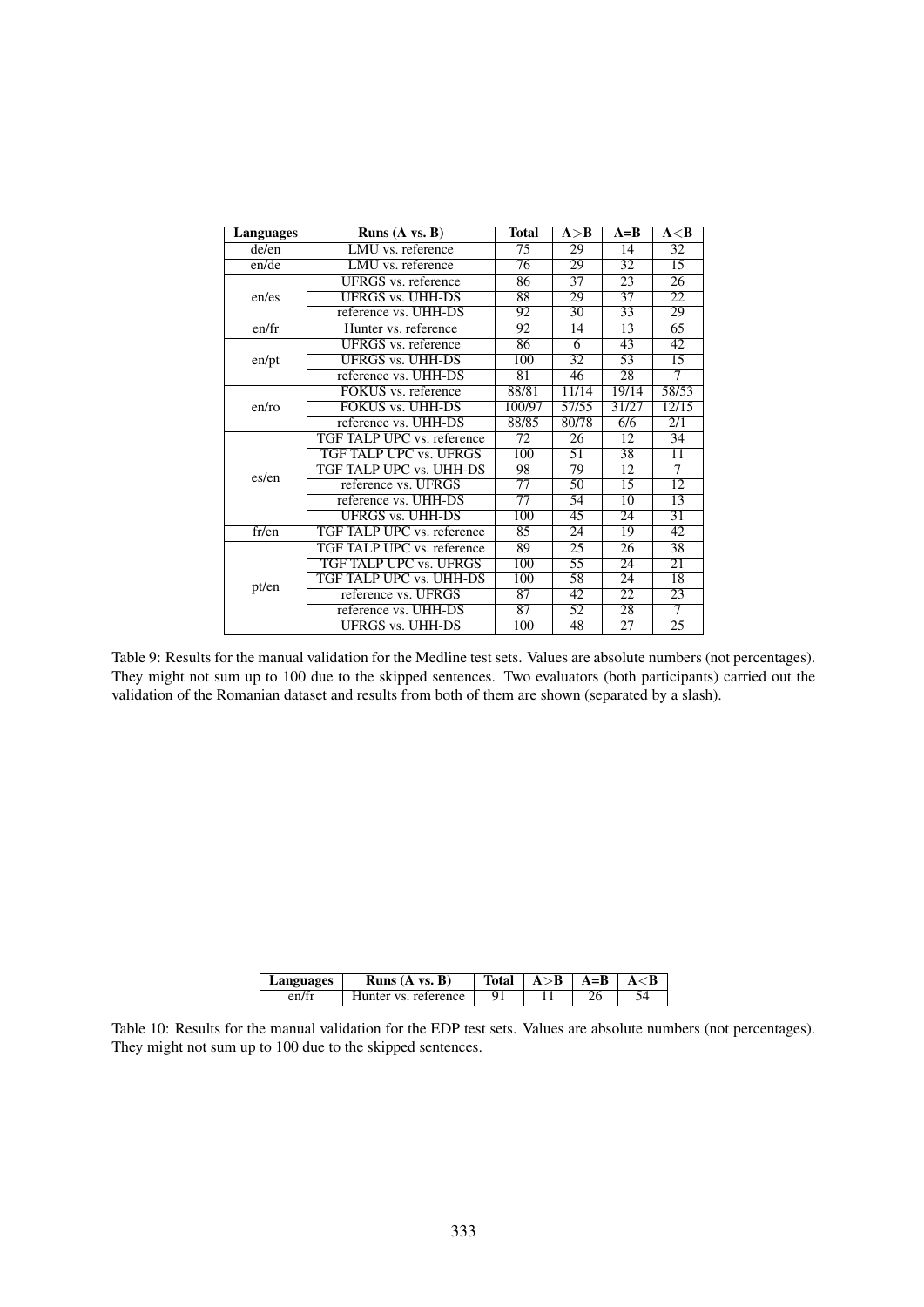the UFRGS team reported that they tried to remove potential overlaps between Medline and Scielo (Soares and Becker, 2018). Overlaps of Medline and Scielo do not explain the lower BLEU scores obtained by the TGF TAP UPC team.

#### 5.2 Differences across languages

Similar to previous years, comparison of results across languages did not provide any unexpected insight. The languages pairs which obtained higher BLEU scores (above 30 points), i.e. en/es, en/pt, es/en and pt/en, were also the ones for which more training data specific for the biomedical domain is available. Indeed, teams that participated with the same system for different language pairs obtained lower scores for those languages with fewer resources. This is the case of the scores of the TGF TAP UPC team for fr/en (up to 27 points) as opposed to the ones obtained for es/en and pt/en (more than 40 points).

We hope that recently released corpora, e.g. the BioRo corpus for Romanian (Mitrofan and Tufis, 2018), can boost performance of MT systems for these languages. However, more parallel corpora are certainly necessary not only for those languages that scored worst in this challenge, but also for the many other languages that we did not evaluate here. Unfortunately, open-access databases such as Scielo are not available for most languages. Nevertheless, the number of parallel abstracts in Medline are increasing and corpora derived from these are starting to being published, e.g. MeSpEn (Villegas et al., 2018).

## 5.3 Evolution of the performance in the last years

Compared to previous years, we found an improved BLEU score and improved manual evaluation for languages already considered in previous years, i.e. Portuguese, Spanish and French. This year we have considered Medline abstracts instead of Scielo ones.

However, the results are difficult to be directly compared to previous years given that test sets were from different sources for many of the language pairs. For the EDP test set, which can be considered very similar to last year's one, the Hunter team scored much better than their last participation both in terms of BLEU scores (17.50 vs. 23.24 for en/fr) and in the manual validation (0 to 93 vs. 11 to 54 in the manual validation).

The Medline test sets for es/en, pt/en, fr/en, en/es, en/pt and en/fr can be considered rather similar to the Scielo ones released for these language pairs in the two previous challenges (Bojar et al., 2016; Jimeno Yepes et al., 2017). From values below the 20 points in 2016, results from en/pt jumped to almost 40 in 2017 and over the latter (up to 43.14) this year. A similar increase was observed for en/es that increased more slowly from up to 33 points in 2016, up to 36 points in 2017 and up to 44 this year. On the other hand, not much improvement can be noticed from en/fr in 2016 (up to 22.75) to this year's best score (23.24). These values are also similar to the scores reported on another MEDLINE dataset in 2013 (Jimeno-Yepes and Névéol, 2013).

Regarding translations into English, for es/en, BLEU scores experienced an improvement from 37 to 43 points in the last year. However, the same could not be noticed for pt/en that remained rather constant around 41-43 points.

Finally, during our manual validation, we observed for the first time that the quality of some automatic translations was either equal or better than the reference translation. Two teams scored as good as the reference translation, namely, LMU for de/en and UHH-DS for en/es. Moreover, two teams scored higher than the reference translations, namely, LMU for en/de and UFRGS for en/es.

## 5.4 Quality of the automatic translations

Here we provide an overview of the quality of the translations and the common errors that we identified during the manual validation.

English: The English translations appeared in general to have improved qualitatively over prior year submissions. While in prior years translations often contained remnants of untranslated terms from the source language mixed into the translation, this problem was noted less often in this year's evaluations. In addition, systems appeared to make more effective use of capitalisation, avoiding translation of acronyms or attempting to translate an acronym semantically via its expansion.

In light of this overall improvement, a better translation is often decided by subtle, more precise choices of English words this year. For instance, an "increasing trend" is more precise as well as the more customary usage than "accentu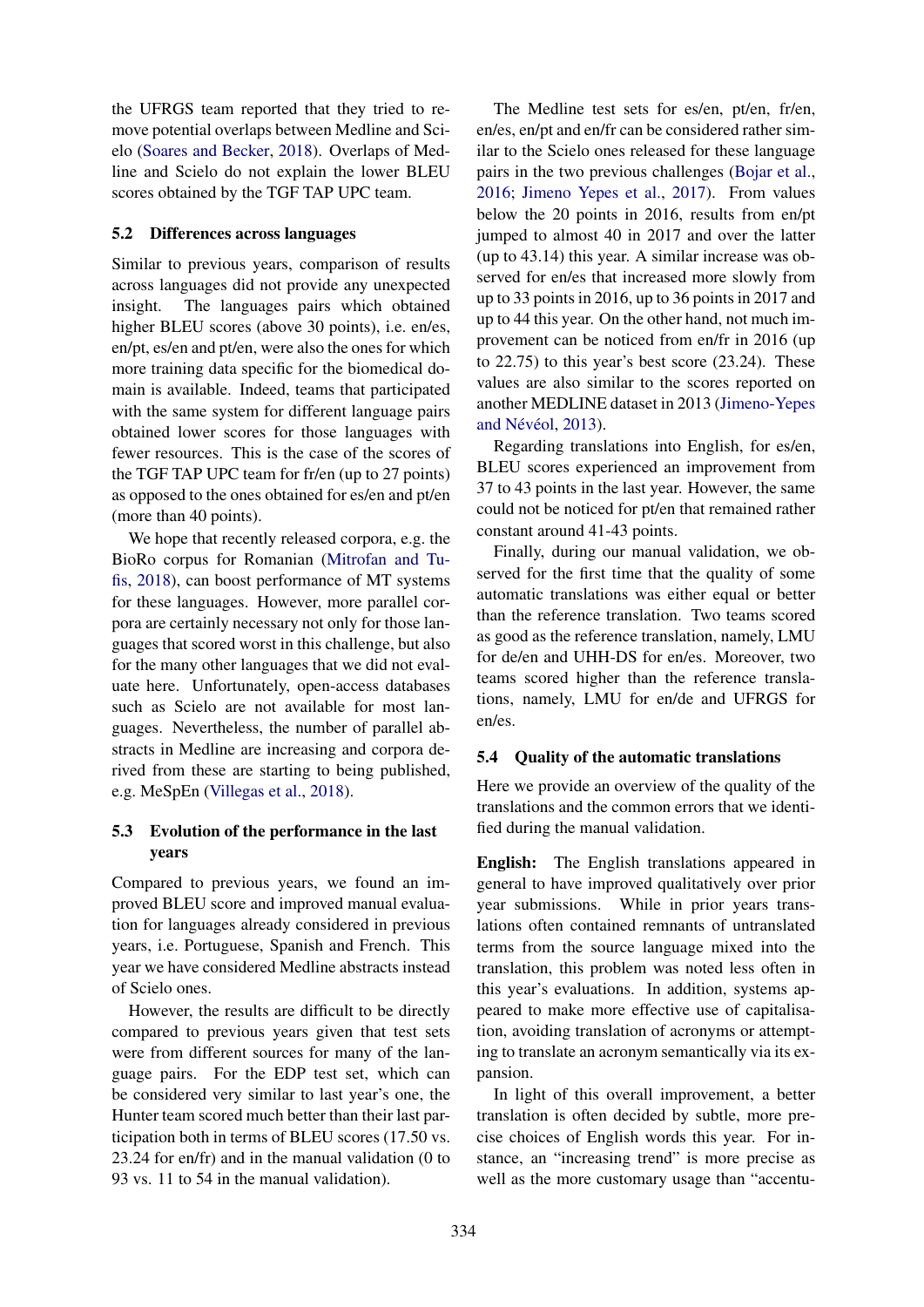ating trend"; the "dissemination" of knowledge is likewise a better word choice than "diffusion" of knowledge. Similarly, a study objective "to assess" the level of something would be preferred to "to know" the level.

The automated systems maintained higher fidelity with the original texts than reference translations, with the latter often leaving out portions of the original sentence or restructuring information between contiguous sentences. Since the automated systems strive to translate the complete content of a sentence, they were in many cases perceived to be more accurate due to completeness, even where minor usage errors occurred.

An error that was observed regularly for Spanish to English translations in particular was the lack of a subject pronoun or insertion of a gendered pronoun ("He"/"She") at the start of a sentence where a demonstrative pronoun ("It", "This") would be more appropriate. As a pro-drop language, the source Spanish texts often lacked an overt subject; this subject needs to be introduced for the English translation to be fully grammatical but some systems appeared to struggle with this requirement.

Another error observed across different languages was the partial translation of multi-word biomedical terms. As an example, "upper digestive endoscopy" was translated as "high digestive endoscopy," where presumably "digestive endoscopy" was referenced from a biomedical dictionary but the word "high" was decoupled from the multi-word term. Although this error was less prevalent, its occurrences critically reduced the quality and crippled the scientific meaning of the translation.

French: The quality of translations for French seemed quite equivalent to last year, and varied from poor to good. A number of automatically translated sentences carried out the meaning of the original sentence properly, but were assessed as inferior to the reference for stylistic reasons, because they provided a more literal translation that mimicked the structure of the original sentence. Arguably, those sentences could be considered as useful to grasp the meaning of the original sentence. However, translation omissions were noted in long or complex sentences. For example, the phrase *"potential drug-drug and food-drug interactions"* was translated by *"interactions potentielles entre médicaments et médicaments"*, which

does not account for food-drug interactions. A couple of recurring errors also observed in previous years are the lack of translation for acronyms and the erroneous choice of pronoun in translation. For example, *"they"* was systematically translated as *"ils"*, even when *"elles"* was the correct translation based on context.

The use of manual segmentation on the EDP corpus resulted in a number of single word "sentences" corresponding to the titles of the sections in structured abstracts, such as "Introduction:" or "Conclusion:". Unsurprisingly, the systems performed well on these isolated segments (except for one occurrence of *"Materials and Meth* $ods$ " translated by "Matériaux et Procédés" instead of the usual "Matériel et Méthodes"), which may contribute to explain the number of instances where the automatic translation and manual reference were considered equivalent. It can be noted that dealing with section titles as isolated segments successfully ensured there were no translation errors linked to failure to identify the section words as isolated titles.

German: Interestingly, for 80% of the sentences automatic translation was evaluated equally good or even better than the German reference. This observed result has different reasons. Often the German reference translation is correct but either contains additional information or misses information present in the English source sentence while the automatic translation does not have this error. As previously mentioned this is strongly related to the frequent alignment errors present in the German dataset. In some cases validation was very difficult as both translations were very good but we still tried to differentiate between them. For instance, "thromboembolic complications" was translated to "thromboembolische Ereignisse" (events) in the reference and to "thromboembolische Komplikationen" (complications) in the automatic translation. In this case the evaluator scored LMU>Reference while also LMU=Reference would be possible.

In general, we only observe minor mistakes in automatic translation. Rarely, we find wrongly translated technical terms such as *cerebrum* wrongly translated to *Gebärmutter* (uterus). Often mistakes originate from a slight misuse of terms with the same overall meaning but different application in the medical domain. For instance, *soft tissue repair* was translated to *Weichteilsanierung*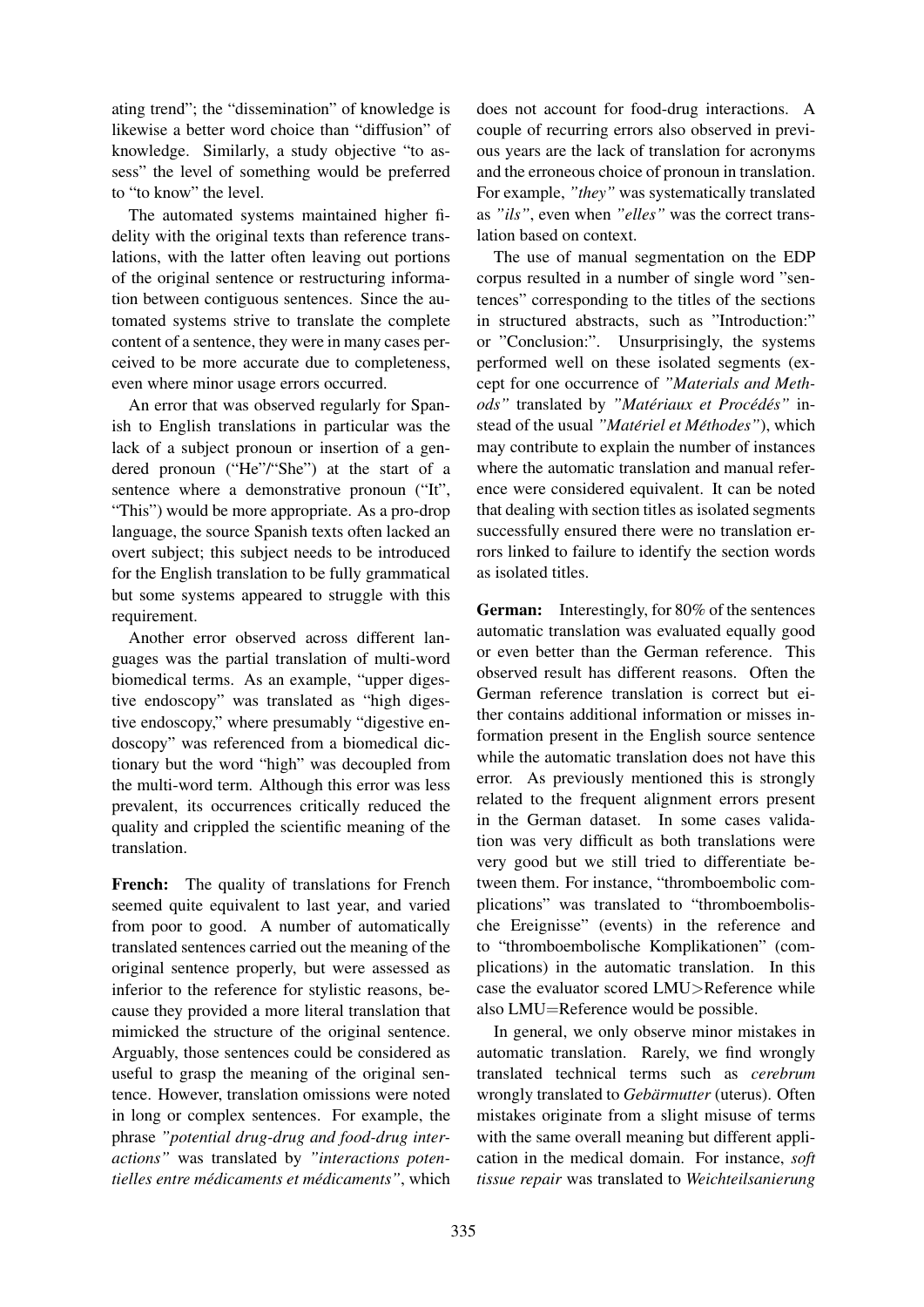instead of *Weichteilrekonstruktion*, while the latter is the correct medical term. Similarly, *efficiency of medication* should be *Wirksamkeit von Medikamenten* instead of *Effizienz von Medikamenten*. Compared to submissions in 2017, we did not observe problems in syntax or grammar which could have caused misunderstanding the meaning of the sentence. This year, only the LMU team submitted reaults and already in 2017 their system did not have syntax problems.

Portuguese: We observed both minor and major mistakes in the automatic translations to Portuguese. We classified as minor those errors that did not compromise the overall understanding of the sentence and that were limited to orthography or minor grammatical errors. For instance, we found many wrong spaces separating compound words (e.g., *"amarelo- palha"*) and before commas or the final period (e.g., *"desafio medico , ´ éticas"*). Further, translations from one particular system seemed to consistently start sentences with a lower case (e.g., "manifestações clínicas *de neurofibromatose tipo 1 são variáveis*"). Finally, other frequent minor mistakes were missing definite articles, such as in *"existem três variantes do osteocondroma extraesqueletico : con- ´ dromatose sinovial , condroma para-articular"* instead of *"a condromatose sinovial, o condroma para-articular"*.

We classified as major those mistakes that considerably compromised the understanding of the sentence. These were cases of discordance with number and gender for the adjectives, e.g.,  $\degree$ *é um desafio medico , ´ eticas e psicossociais" ´* instead of "é um desafio médico, ético e psicosso*cial"*. There were also verbal discordances, such as in *"houve um caso que foram tratados"* instead of *"houve um caso que foi tratado"*. Further, we found many words that were not translated into Portuguese and remained in English, such as in the passages *"sem tratamento tumor-directed", "Forty-seven casos"*. Also some acronyms were not correctly into Portuguese (e.g., *PET/CT* instead of *PET/TC*), but translations from one of the teams seem to have gotten most acronyms, biomedical terms and numbers right. Finally, given the differences in word ordering between English and Portuguese, this error occurred in passages such as *"pacientes queixa* instead of *"queixa dos pacientes"*.

Some translation were exactly like the reference

translations, which makes us suspect that those abstracts could be included in the Scielo corpus used for training data by the systems. However, there were just a couple of such cases and these should not compromise overall evaluation. In spite of the above, we also found very good translations even for complex and long sentences and for biomedical terms with multiple modifiers, such as in *"esclerose multipla secund ´ aria progressiva" ´* .

Spanish: Considering previous years of the challenge, the translations seem to improve and there are fewer issues compared to previous years. On the other hand, the issues we identified are similar to the ones identified in the Portuguese sets. As with the translations from Spanish into English, there were some cases of source words not being translated into Spanish, as in *"el estado fsico motor 20 Meter Shuttle Run Test"* and *"Substance-induced fueron"*.

Both types of methods seem to suffer from gender and number agreement for determiners as in *"La pulsos mejor en las"* and sometimes for verbs in terms of number as in *"Legendre describen el primer modelo"*, which might be misleading. We also found that some systems displayed a preference for starting sentences with lower case letters; however, different from the case in Portuguese, for the manually evaluated cases there no issues with acronyms or spaces between hyphenated words.

Romanian: This year there fewer participants than in the previous year. Especially regrettable is the absence of the top performers from the University of Edinburgh. The only team which participated last year as well is that of the University of Hamburg, which improved this year by using a training dataset subsampling heuristic in their SMT translator, but trailed again the NMT system in this task.

When manually comparing the translations, we have prefered the ones having the better grammar – for example "Diagnosticul precoce și tratamentul infectiei sunt asociate (...)" was prefered to "Diagnosticul precoce și tratamentul infecției este asociat(...)" for correct subject to verb agreement. Disturbing in translations is the occurence of words that have no correspondent in the original, for example "upon patients' arrival in the post anaesthesia care unit" translated as "*asupra* sosirii pacientilor în unitatea de îngrijire a tuberculozei".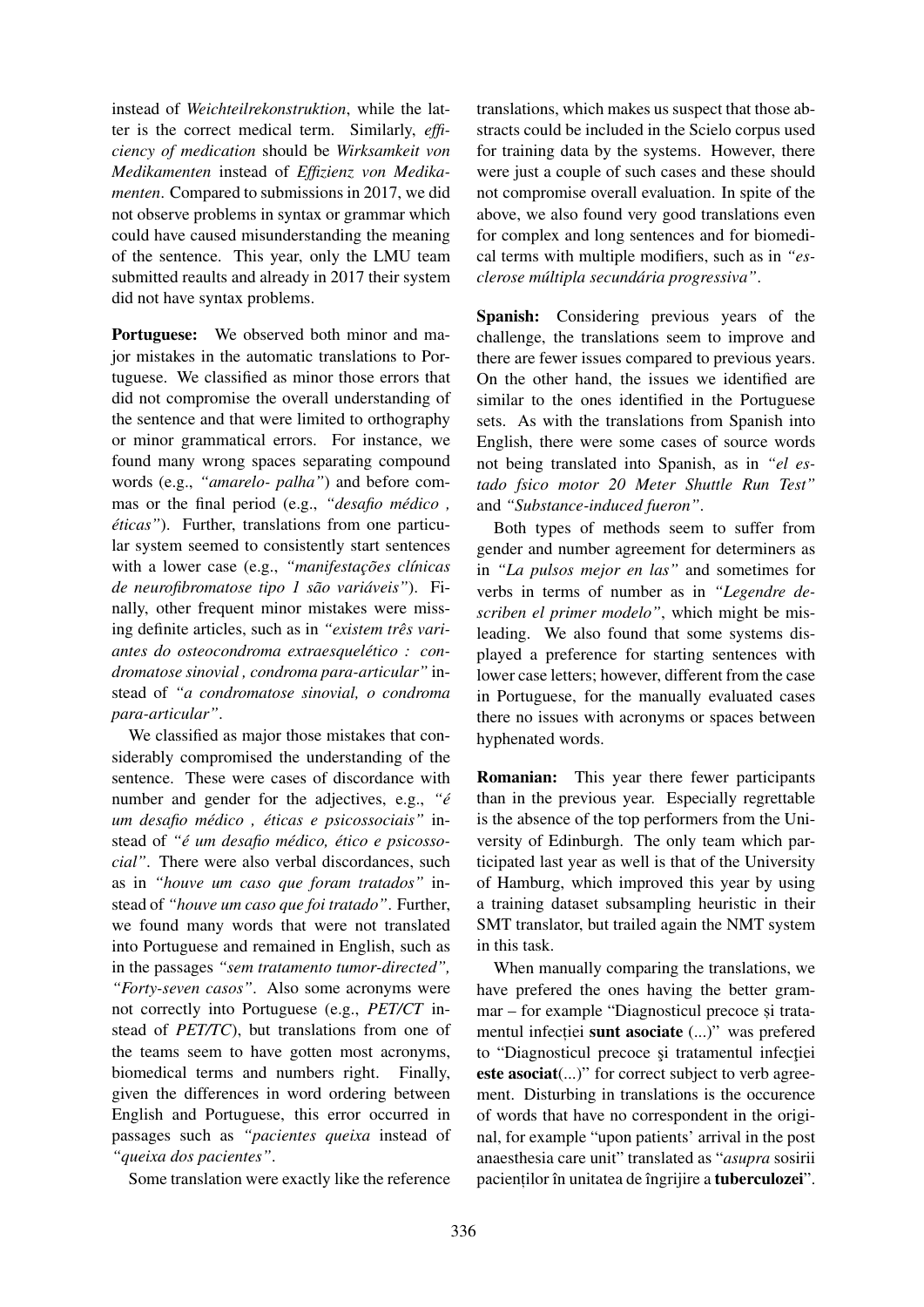Totally incorrect translations were observed as well, such as "In this observational study, clinical data, vital signs and comfort parameters were collected from surgical patients who arrived in the PACU." being translated into "In acest studiu observational, date contractuale, semne vitale si parametri **portuari** au fost colectate de la pacienti morali care au sosit în PACU.". In such a short sentence there are already three incorrectly translated words. A dictionary-based method would have done better, as there is also no ambiguity involved.

An interesting aspect was observed where the typical preprocessing leads to ambiguities. "MAP" (mean arterial pressure) changes to "map" (like in geographical map) and then is translated as such: "MAP and HR" was translated as "Harta si *hr*".

Another interesting and potentially dangerous error is the mistranslation of the time units. In one case "Haemofiltration was continued postoperatively in the ICU for another 48 h" was translated as "Haemofiltrarea a continuat postoperativ în ICU pentru încă 48 de  $\text{ani}$ " thus replacing hours with years.

In some cases the translations were marked equal because they were equally bad. In general, the intelligibility and fidelity of the translation was preferred to the form (grammar, smoothness, naturalness), and only for equal content the better form prevailed.

## 6 Conclusions

This was the third year we have organized the WMT biomedical shared task and we found that the performance has been increasing constantly. Improvements in results seem to be due to a variety of reasons, including more in-domain training data and the use of additional methods that consider transfer approaches and ensemble combination of methods.

From an evaluation perspective, we find that the results improve when we consider only sentences that were perfectly aligned instead of considering all the automatically aligned sentences. This shows some limitations on the quality of the automatically generated test sets. On the other hand, the comparative performance of the different participating systems remains the same.

For some of the languages considered, there were limitations in the quantity of available par-

allel abstracts. Recent publications include parallel corpora from the database that were previously used for obtaining our test sets. These new corpora include Medline parallel abstracts (Villegas et al., 2018) and full texts from Scielo (Soares et al., 2018). Therefore, manual translation for building the future test could be considered in the following editions of the challenge.

Finally, future improvements should also address problems reported by the participants regarding the current format of the test sets. In the three years of the challenge, we have used BioC as the format for data exchange, which seemed to cause some difficulties for sentence alignment. We will evaluate available formats for data exchange with the participants or inspired in other shared task in WMT.

## Acknowledgments

We would like to thank the participation of all teams in the challenge and the support of selected participants in the manual validation of the translations.

## References

- Olivier Bodenreider. 2004. The unified medical language system (UMLS): integrating biomedical terminology. *Nucleic acids research*, 32(suppl\_1):D267-D270.
- Ondřej Bojar, Rajen Chatterjee, Christian Federmann, Yvette Graham, Barry Haddow, Matthias Huck, Antonio Jimeno Yepes, Philipp Koehn, Varvara Logacheva, Christof Monz, Matteo Negri, Aurelie Neveol, Mariana Neves, Martin Popel, Matt Post, Raphael Rubino, Carolina Scarton, Lucia Specia, Marco Turchi, Karin Verspoor, and Marcos Zampieri. 2016. Findings of the 2016 Conference on Machine Translation. In *Proceedings of the First Conference on Machine Translation (WMT16) at the Conference of the Association of Computational Linguistics*, pages 131–198.
- Mirela-Stefania Duma and Wolfgang Menzel. 2018. Translation of biomedical documents with focus on Spanish-English. In *Proceedings of the Third Conference on Machine Translation*, Brussels, Belgium. Association for Computational Linguistics.
- Christian Federmann. 2010. Appraise: An open-source toolkit for manual phrase-based evaluation of translations. In *In LREC*.
- Christian Federmann. 2018. Appraise evaluation framework for machine translation. In *Proceedings of the 27th International Conference on Computational Linguistics: System Demonstrations*, pages 86–88. Association for Computational Linguistics.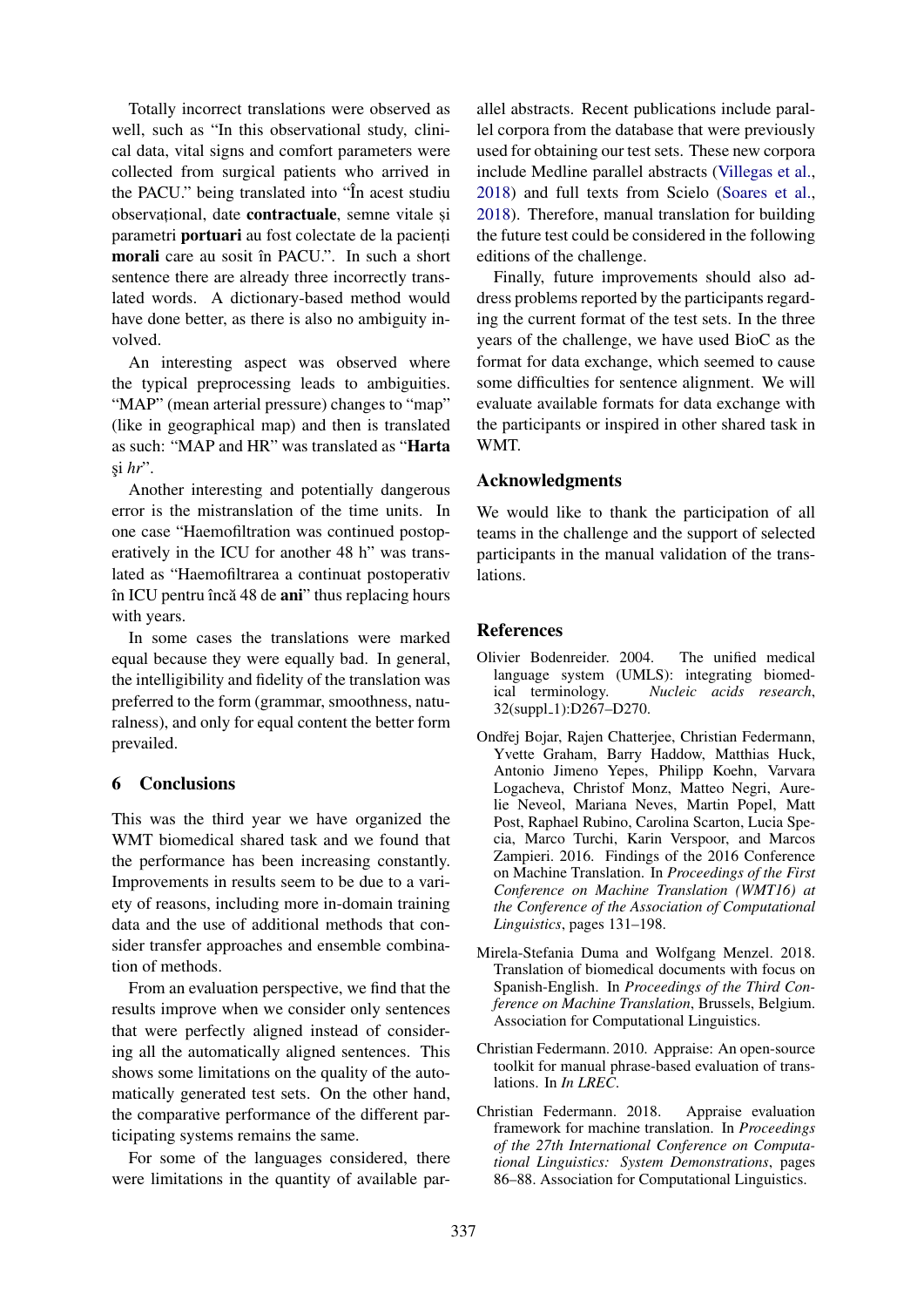- Cristian Grozea. 2018. Ensemble of translators with automatic selection of the best translation - the submission of FOKUS to the wmt 18 biomedical translation task -. In *Proceedings of the Third Conference on Machine Translation*, Brussels, Belgium. Association for Computational Linguistics.
- Matthias Huck, Dario Stojanovski, Viktor Hangya, and Alexander Fraser. 2018. LMU Munichs neural machine translation systems at WMT 2018. In *Proceedings of the Third Conference on Machine Translation*, Brussels, Belgium. Association for Computational Linguistics.
- Antonio Jimeno-Yepes and Aurélie Névéol. 2013. Effect of additional in-domain parallel corpora in biomedical statistical machine translation. In *Proceedings of the Fourth International Workshop on Health Text Mining and Information Analysis*.
- Antonio Jimeno Yepes, Aurélie Névéol, Mariana Neves, Karin Verspoor, Ondrej Bojar, Arthur Boyer, Cristian Grozea, Barry Haddow, Madeleine Kittner, Yvonne Lichtblau, Pavel Pecina, Roland Roller, Rudolf Rosa, Amy Siu, Philippe Thomas, and Saskia Trescher. 2017. Findings of the WMT 2017 Biomedical Translation Shared Task. In *Proceedings of the Second Conference on Machine Translation*, pages 234–247, Copenhagen, Denmark. Association for Computational Linguistics.
- Marcin Junczys-Dowmunt, Roman Grundkiewicz, Tomasz Dwojak, Hieu Hoang, Kenneth Heafield, Tom Neckermann, Frank Seide, Ulrich Germann, Alham Fikri Aji, Nikolay Bogoychev, Andre F. T. ´ Martins, and Alexandra Birch. 2018. Marian: Fast Neural Machine Translation in C++. In *Proceedings of ACL 2018, System Demonstrations*, pages 116– 121. Association for Computational Linguistics.
- Lukasz Kaiser, Aidan N. Gomez, Noam Shazeer, Ashish Vaswani, Niki Parmar, Llion Jones, and Jakob Uszkoreit. 2017. One model to learn them all. *CoRR*, abs/1706.05137.
- Abdul Rafae Khan, Subhadarshi Panda, Jia Xu, and Lampros Flokas. 2018. Hunter NMT system for WMT18 biomedical translation task: Transfer learning in neural machine translation. In *Proceedings of the Third Conference on Machine Translation*, pages 1–2, Brussels, Belgium. Association for Computational Linguistics.
- Guillaume Klein, Yoon Kim, Yuntian Deng, Jean Senellart, and Alexander Rush. 2017. OpenNMT: Open-source toolkit for neural machine translation. In *Proceedings of ACL 2017, System Demonstrations*, pages 67–72. Association for Computational Linguistics.
- Philipp Koehn, Hieu Hoang, Alexandra Birch, Chris Callison-Burch, Marcello Federico, Nicola Bertoldi, Brooke Cowan, Wade Shen, Christine Moran, Richard Zens, Chris Dyer, Ondřej Bojar, Alexandra Constantin, and Evan Herbst. 2007. Moses: Open

source toolkit for statistical machine translation. In *Proceedings of the 45th Annual Meeting of the ACL on Interactive Poster and Demonstration Sessions*, ACL '07, pages 177–180, Stroudsburg, PA, USA. Association for Computational Linguistics.

- Vladimir S. Lazarev and Serhii A. Nazarovets. 2018. Don't dismiss citations to journals not published in english. *Nature Correspondence*, 556:174.
- Xiaoyi Ma. 2006. Champollion: A robust parallel text sentence aligner. In *In Proceedings of LREC-2006*.
- Christopher D. Manning, Mihai Surdeanu, John Bauer, Jenny Finkel, Steven J. Bethard, and David Mc-Closky. 2014. The Stanford CoreNLP natural language processing toolkit. In *Association for Computational Linguistics (ACL) System Demonstrations*, pages 55–60.
- Maria Mitrofan and Dan Tufis. 2018. BioRo: The Biomedical Corpus for the Romanian Language. In *Proceedings of the Eleventh International Conference on Language Resources and Evaluation (LREC 2018)*, Miyazaki, Japan. European Language Resources Association (ELRA).
- Aurélie Névéol, Antonio Jimeno Yepes, Mariana Neves, and Karin Verspoor. 2018. Parallel corpora for the biomedical domain. In *Proceedings of the Eleventh International Conference on Language Resources and Evaluation (LREC 2018)*, Paris, France. European Language Resources Association (ELRA).
- Mariana Neves, Antonio Jimeno Yepes, and Aurelie ´ Névéol. 2016. The Scielo Corpus: a Parallel Corpus of Scientific Publications for Biomedicine. In *Proceedings of the Tenth International Conference on Language Resources and Evaluation (LREC 2016)*, Paris, France. European Language Resources Association (ELRA).
- Daniel Prieto. 2018. Make research-paper databases multilingual. *Nature Correspondence*, 560:29.
- Felipe Soares and Karin Becker. 2018. UFRGS participation on the wmt biomedical translation shared task. In *Proceedings of the Third Conference on Machine Translation*, Brussels, Belgium. Association for Computational Linguistics.
- Felipe Soares, Viviane Moreira, and Karin Becker. 2018. A Large Parallel Corpus of Full-Text Scientific Articles. In *Proceedings of the Eleventh International Conference on Language Resources and Evaluation (LREC 2018)*, Miyazaki, Japan. European Language Resources Association (ELRA).
- Juan Tao, Chengzhi Ding, and Yuh-Shan Ho. 2018. Publish translations of the best chinese papers. *Nature Correspondence*, 557:492.
- Brian Tubay and Marta R. Costa-Jussa. 2018. Neural ` machine translation with the Transformer and multisource romance languages for the biomedical wmt